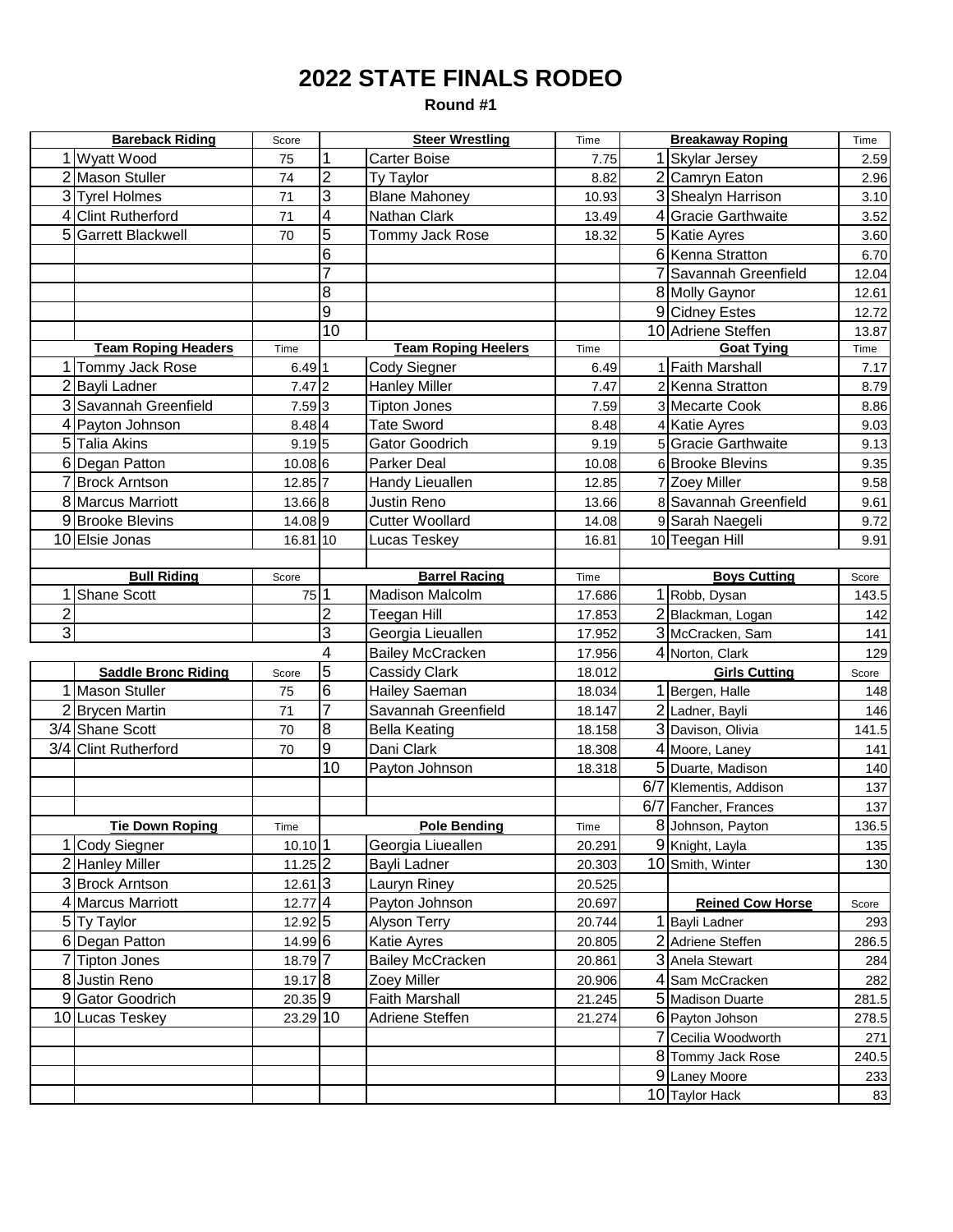## **2022 STATE FINALS RODEO**

**Round #2**

| <b>Bareback Riding</b>         |                            | Score                | <b>Steer Wrestling</b> |                            | Time                | <b>Breakaway Roping</b> |                       | Time  |
|--------------------------------|----------------------------|----------------------|------------------------|----------------------------|---------------------|-------------------------|-----------------------|-------|
|                                | 1 Mason Stuller            | 76                   | 1                      | Nathan Clark               | 4.58                |                         | 1 Shealyn Harrison    | 2.49  |
|                                | 2 Wyatt Wood               | 69                   | $\overline{2}$         | <b>Blane Mahoney</b>       | 8.50                |                         | 2 Payton Johnson      | 3.20  |
|                                | 3 Garrett Blackwell        | 61                   | $\overline{3}$         | Ty Taylor                  | 8.74                |                         | 3 Brooke Blevins      | 3.24  |
|                                |                            |                      | 4                      | Tommy Jack Rose            | 11.28               |                         | 4 Kenna Stratton      | 3.36  |
|                                | <b>Saddle Bronc Riding</b> | Score                | 5                      | Cache Montgomery           | 16.72               |                         | 5 Addison Klementis   | 3.52  |
|                                | 1 Mason Stuller            | 77                   | $\overline{6}$         | Landen Roggenkamp          | 37.09               |                         | 6 Skylar Jersey       | 3.53  |
|                                | 2/3 Clint Rutherford       | 68                   |                        | <b>Bull Riding</b>         | Score               |                         | 7 Bayli Ladner        | 3.83  |
|                                | 2/3 Brycen Martin          | 68                   |                        | 1 Casen Barkley            | 73                  |                         | 8 Camryn Eaton        | 4.21  |
|                                | 4 Justin England           | 66                   |                        | 2 Trevor West              | 66                  |                         | 9 Frances Fancher     | 5.64  |
|                                |                            |                      |                        |                            |                     |                         | 10 Dani Clark         | 11.87 |
|                                | <b>Team Roping Headers</b> | Time                 |                        | <b>Team Roping Heelers</b> | Time                |                         | <b>Goat Tying</b>     | Time  |
|                                | 1 Marcus Marriott          | 7.2011               |                        | Justin Reno                | 7.20                |                         | 1 Faith Marshall      | 8.17  |
|                                | 2 Tommy Jack Rose          | 8.03 2               |                        | Cody Siegner               | 8.03                |                         | 2 Katie Ayres         | 8.25  |
|                                | 3 Crae Campbell            | $8.15 \, 3$          |                        | <b>Cidney Estes</b>        | 8.15                |                         | 3 Kenna Stratton      | 8.48  |
|                                | 4 Payton Johnson           | 9.554                |                        | <b>Tate Sword</b>          | 9.55                |                         | 4 Sarah Naegeli       | 8.61  |
|                                | 5 Elsie Jonas              | 10.83 5              |                        | Lucas Teskey               | 10.83               |                         | 5 Brooke Blevins      | 8.64  |
|                                | 6 Talia Akins              | 17.35 6              |                        | Gator Goodrich             | 17.35               |                         | 6 Teegan Hill         | 8.84  |
|                                | 7 Adam White               | 18.44 7              |                        | Ty Taylor                  | 18.44               |                         | 7 Gracie Garthwaite   | 8.91  |
|                                | 8 Savannah Greenfield      | 20.32 8              |                        | <b>Tipton Jones</b>        | 20.32               |                         | 8 Savannah Greenfield | 9.03  |
|                                | 9 Dani Clark               | 22.55 9              |                        | <b>Cael Stratton</b>       | 22.55               |                         | 9 Dani Clark          | 9.30  |
|                                | 10 Rikki Baldwin           | 23.18 10             |                        | Alex Baldwin               | 23.18               |                         | 10 Sage Smith         | 9.35  |
|                                |                            |                      |                        |                            |                     |                         |                       |       |
| <b>Tie Down Roping</b><br>Time |                            | <b>Barrel Racing</b> |                        | Time                       | <b>Boys Cutting</b> |                         | Score                 |       |
|                                | 1 Cael Stratton            | 9.781                |                        | Teegan Hill                | 17.795              |                         | 1 McCracken, Sam      | 144.5 |
|                                | 2 Cody Siegner             | 10.53 2              |                        | Georgia Lieuallen          | 17.819              |                         | 2 Robb, Dysan         | 144   |
|                                | 3 Gator Goodrich           | 11.67 3              |                        | Payton Johnson             | 17.839              |                         | 3 Blackman, Logan     | 143   |
|                                | 4 Tipton Jones             | 13.95 4              |                        | <b>Bella Keating</b>       | 17.841              |                         | 4 Norton, Clark       | 137.5 |
|                                | 5 GW Neathery              | 14.21 5              |                        | Katie Ayres                | 17.854              |                         |                       |       |
|                                | 6 Marcus Marriott          | 14.56 6              |                        | Lauryn Riney               | 17.886              |                         | <b>Girls Cutting</b>  | Score |
|                                | 7 Clay Ayres               | 14.67 7              |                        | Adriene Steffen            | 17.932              |                         | 1 Bergen, Halle       | 147.5 |
|                                | 8 Degan Patton             | 15.43 8              |                        | Zoey Miller                | 18.018              |                         | 2/3 Davison, Olivia   | 145   |
|                                | 9 Nathan Clark             | $15.46\overline{9}$  |                        | Bayli Ladner               | 18.029              |                         | 2/3 Knight, Layla     | 145   |
|                                | 10 Carter Boise            | 16.24 10             |                        | Camryn Eaton               | 18.137              |                         | 4 Duarte, Madison     | 141.5 |
|                                |                            |                      |                        |                            |                     |                         | 5 Klementis, Addison  | 141   |
|                                | <b>Reined Cow Horse</b>    | Score                |                        | <b>Pole Bending</b>        | Time                |                         | 6 Fancher, Frances    | 140.5 |
|                                | 1 Anela Stewart            | $287\overline{11}$   |                        | <b>Faith Marshall</b>      | 20.573              |                         | 7 Moore, Laney        | 138.5 |
|                                | 2 Laney Moore              | 286.5 2              |                        | Georgia Lieuallen          | 20.640              |                         | 8 Smith, Winter       | 136   |
|                                | 3 Sam McCracken            | 285 3                |                        | Katie Ayres                | 20.770              |                         | 9 Johnson, Payton     | 135   |
|                                | 4 Madison Duarte           | 282 4                |                        | Payton Johnson             | 20.875              |                         | 10 Ladner, Bayli      | 129   |
|                                | 5 Tommy Jack Rose          | 281.5 5              |                        | Alyson Terry               | 21.021              |                         |                       |       |
|                                | 6 Bayli Ladner             | 279 6                |                        | Lauryn Riney               | 21.198              |                         |                       |       |
|                                | 7 Adriene Steffen          | $274 \, 7$           |                        | Adriene Steffen            | 21.324              |                         |                       |       |
|                                | 8 Payton Johson            | 271.58               |                        | <b>Ryann Mitchell</b>      | 21.608              |                         |                       |       |
|                                | 9 Cecilia Woodworth        | 258.59               |                        | Teegan Hill                | 21.855              |                         |                       |       |
|                                | 10 Taylor Hack             | 249 10               |                        | <b>Blakely Herbert</b>     | 21.883              |                         |                       |       |